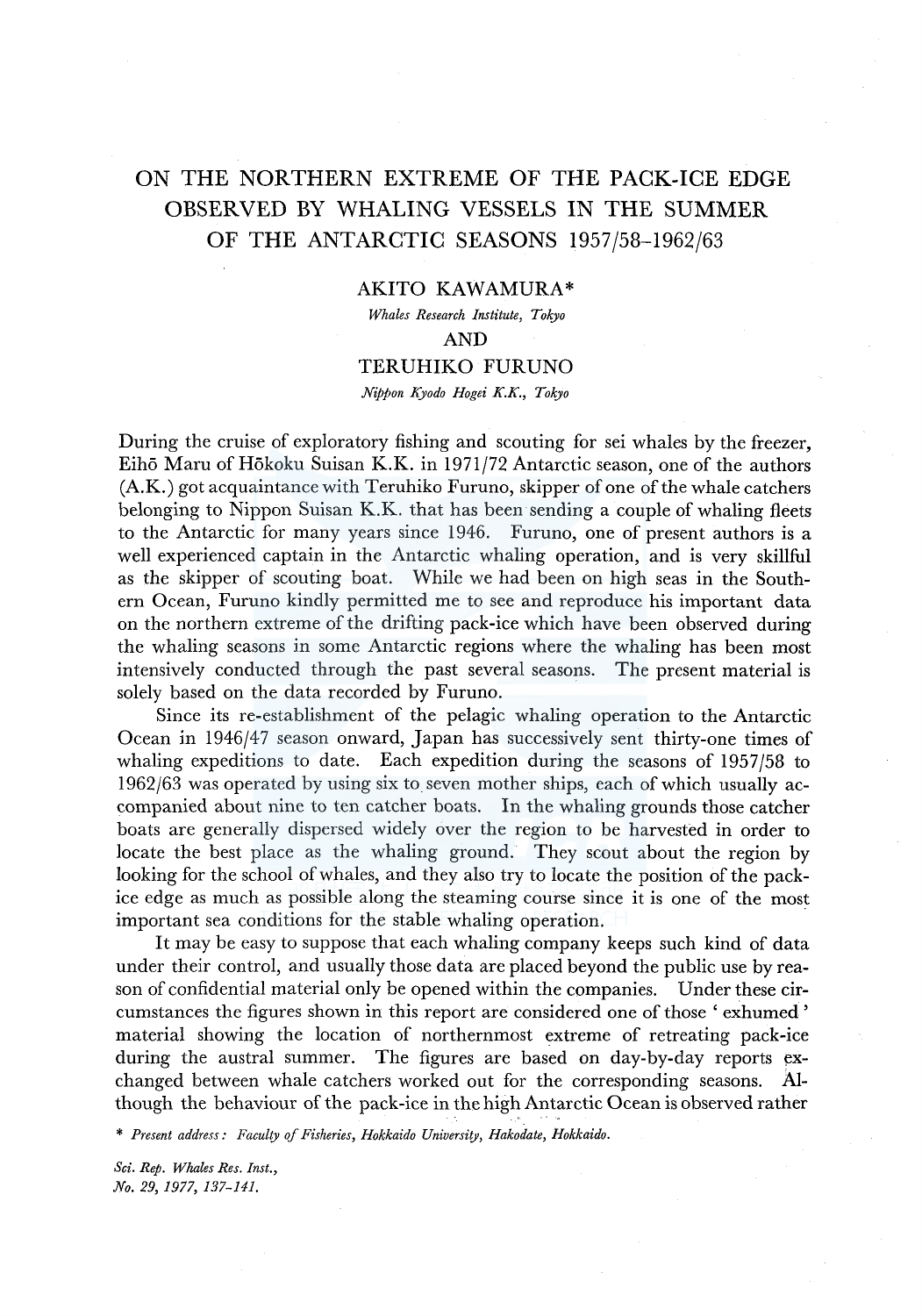#### 138 KAWAMURA AND FURUNO

easily at present by using the artificial satellite systems, the material provided in this report may be of interests for many purposes as the evidence of past years.

Although the material provides only a fraction of knowledge on the movement of pack-ice in time and space, one of distinctions be noted may be found in their simultaneousness in obtaining the positions of the pack-ice at the different localities, *i.e.,* they were located within a relatively short intervals of the days, and this would make ones enable to estimate how fast the pack-ice as indicated by the location of northernmost extreme shifts back and forth. Still more, the material would be helpful for estimating the area of ice coverage as to the environmental conditions for the marine life in the regions such as the figures given by Mackintosh (1970). Apart from these the present data may provide a reference in checking the monthly mean position of the pack-ice edge that was reported previously (e.g. Mackintosh



Fig. 1. Northern extreme of the pack-ice edge in November. Numeral in the figure denotes the date of observations.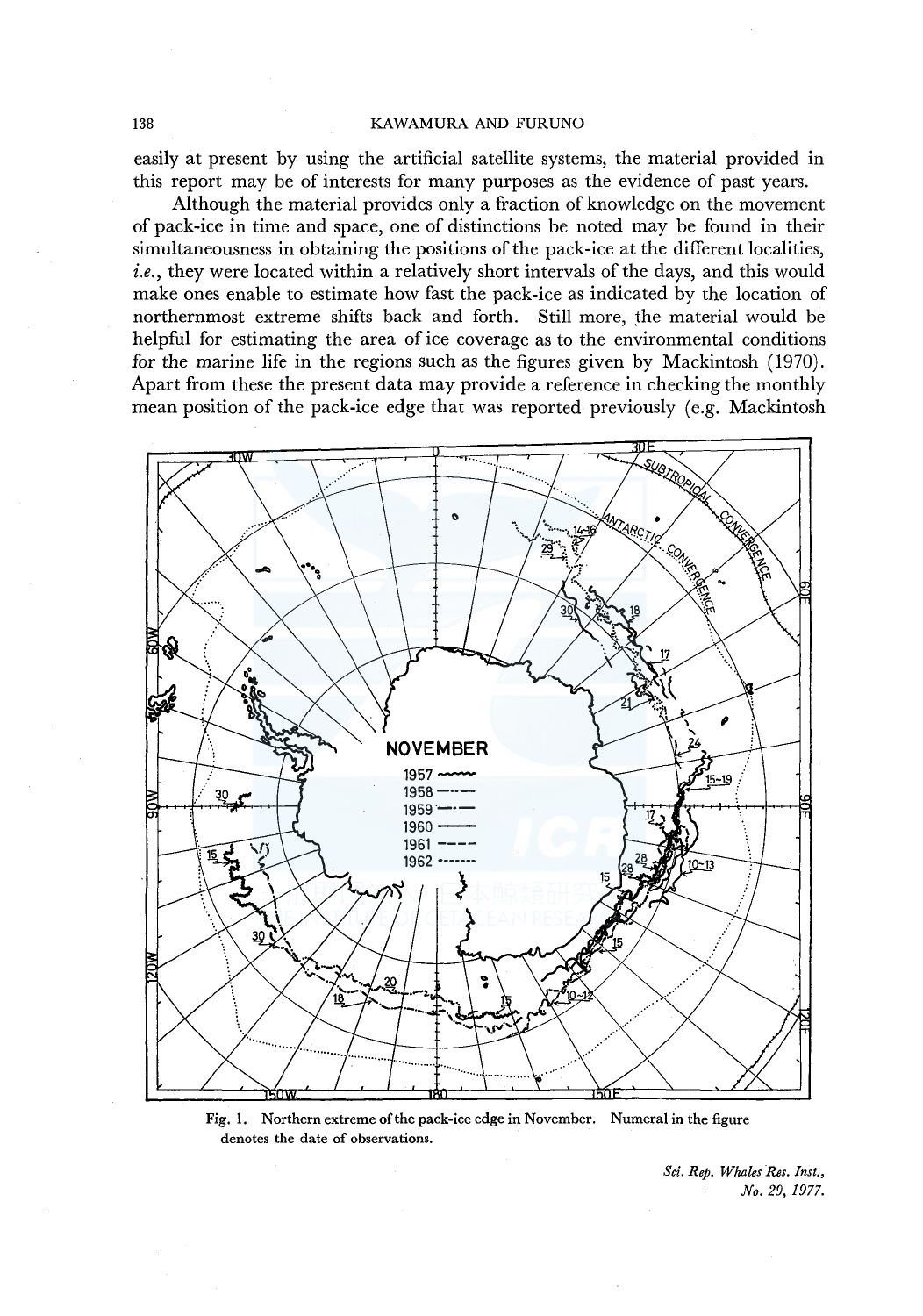

Fig. 2. Northern extreme of the pack-ice edge in December. Numeral in the figure denotes the date of observations.



Fig. 3. Northern extreme of the pack-ice edge in January. Numeral in the figure denotes the date of observations.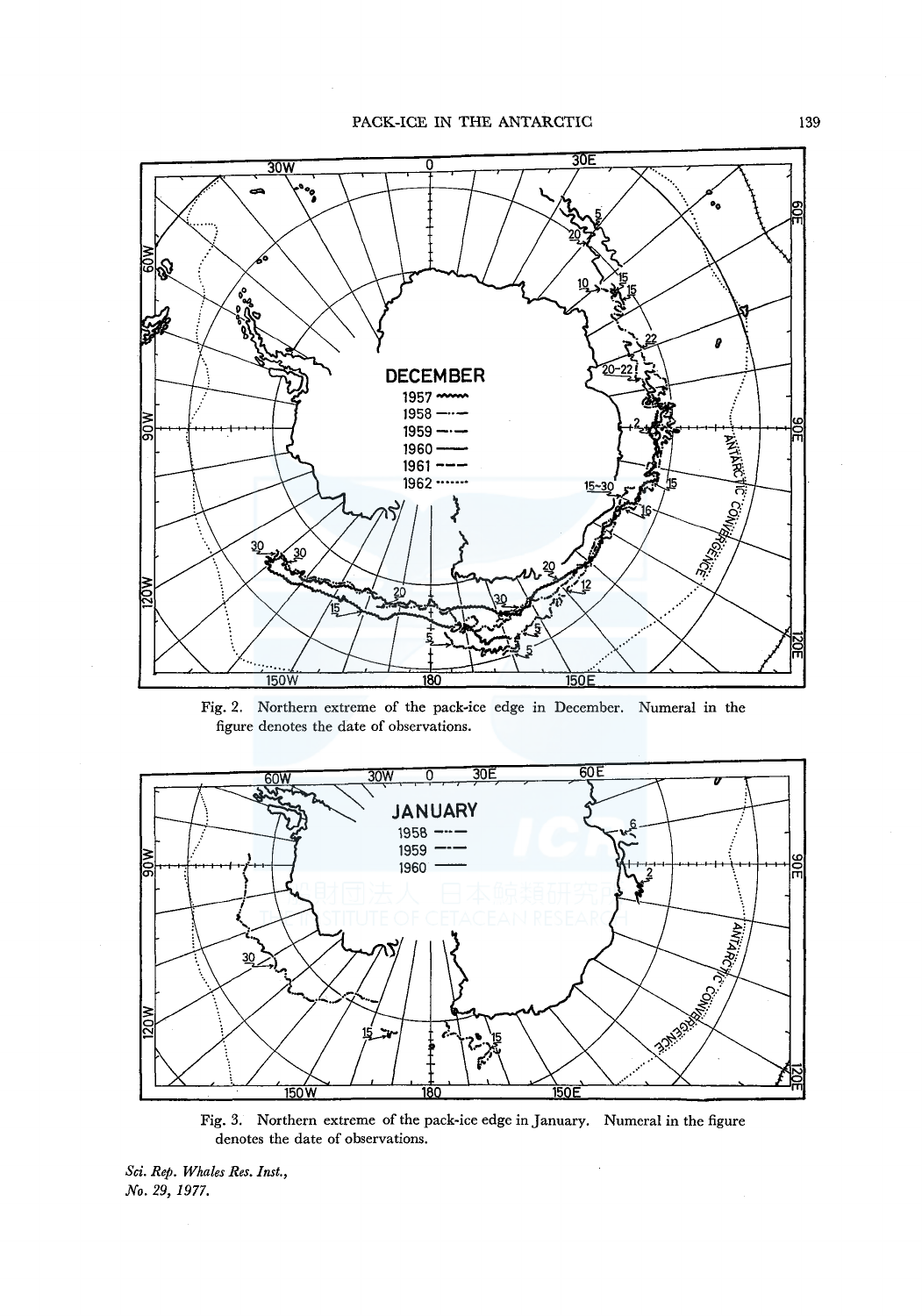## 140 KAWAMURA AND FURUNO



Fig. 4. Northern extreme of the pack·ice edge in February. Numeral in the figure denotes the date of observations.

and Herdman, 1940; Treshnikov, 1967).

Following are the notes based on the communications with Furuno, and these should be took in mind when one consults a matter with the figures demonstrated (Figs. 1-4):

1) The whole data for making those figures were obtained by all whaling boats participated to the Antarctic whaling seasons under the flag of the Nippon Suisan K.K. Two kinds of whaling boats may be distinguished by the purpose of their use; the first one is the whale chaser of actually catching the whales and the second one is the scouting boat which often heads for far distant region in search of possible whaling ground to be harvested in near future. Furuno has been worked out as one of the skippers of those scouting boats throughout the most of his Antarctic life.

2) It was very often or usual that the ship's position was hardly determined for several days or even more than a week due to ill conditioned weather, and therefore there were no other ways but find the ship's position temporarily by the so-called dead reckoning. However, the position was corrected as much as possible whenever the weather permitted to have sun shot.

3) It may be said empirically that the deviation of ship's position due to dead reckoning by rough weather would be usually somewhere around 5 to 6 nautical miles a day from the true position.

4) It was, however, very calm usually in the southern region close to the pack-ice edge, and most of the suggested positions in the figures could be considered correct enough for the purpose of general use.

5) A slight ocean current was noticed in the regions close to the pack-ice, but there was strong current at times when the ship positioned at some distance,